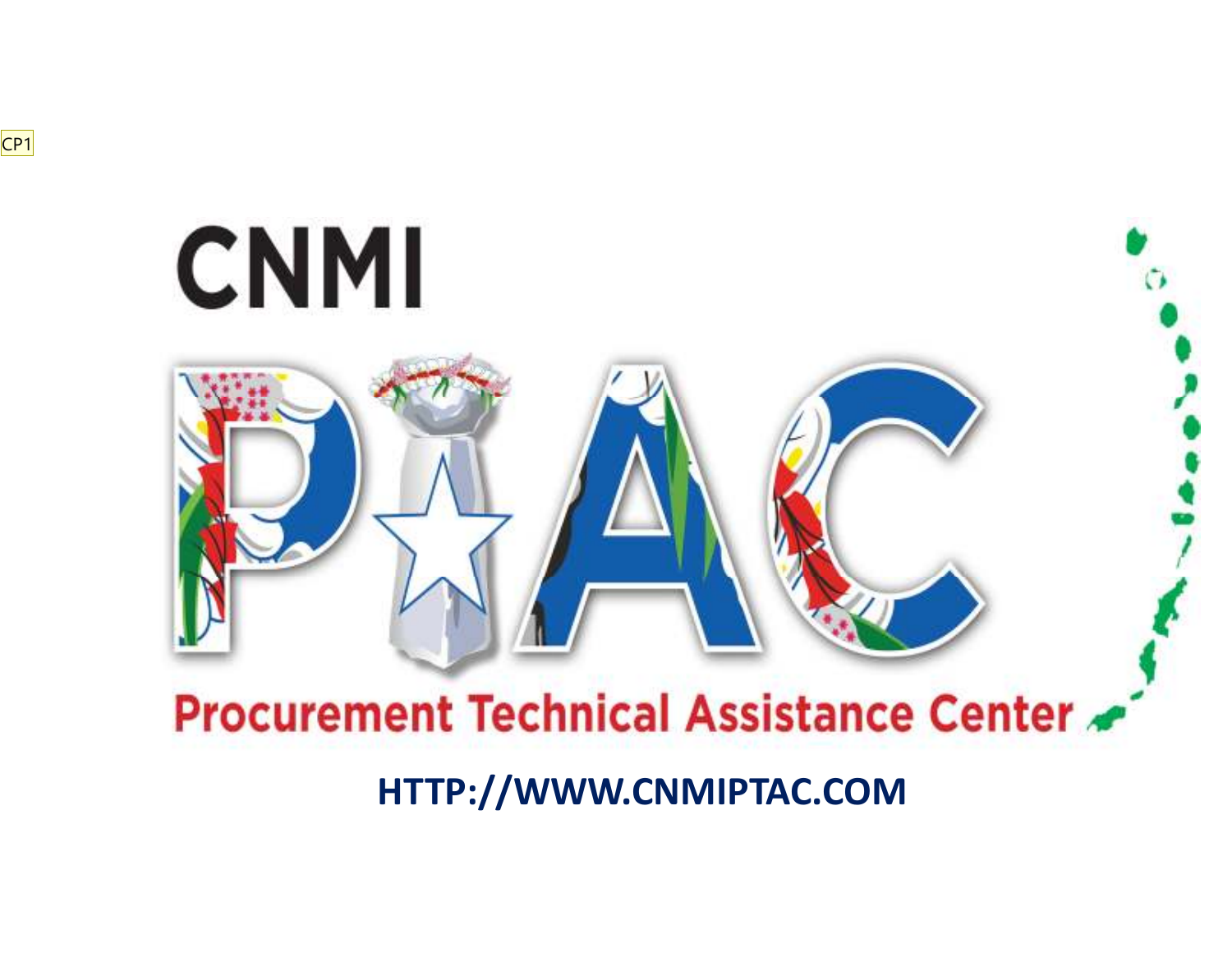**Slide 1**

**CP1** CNMI PTAC, 3/22/2021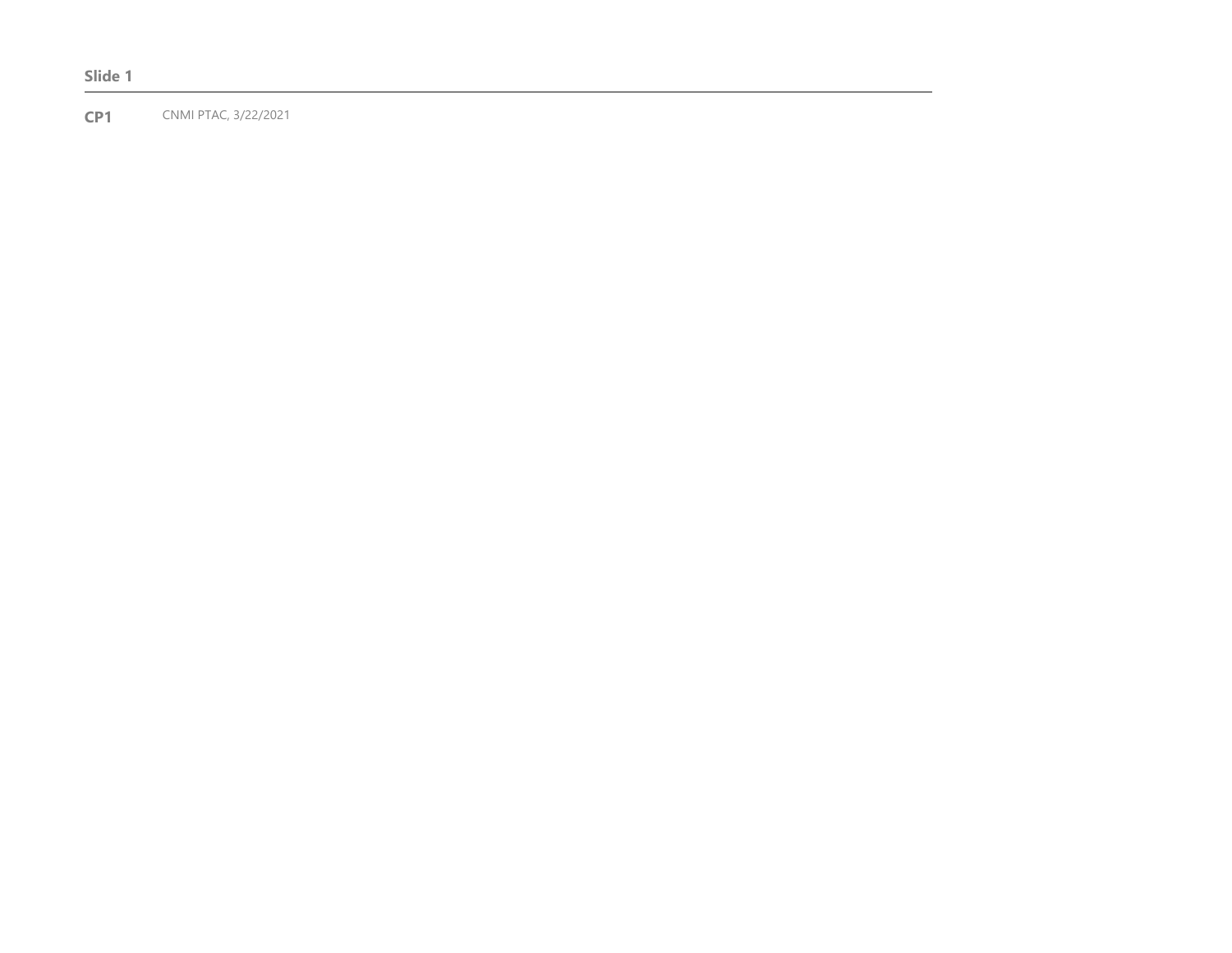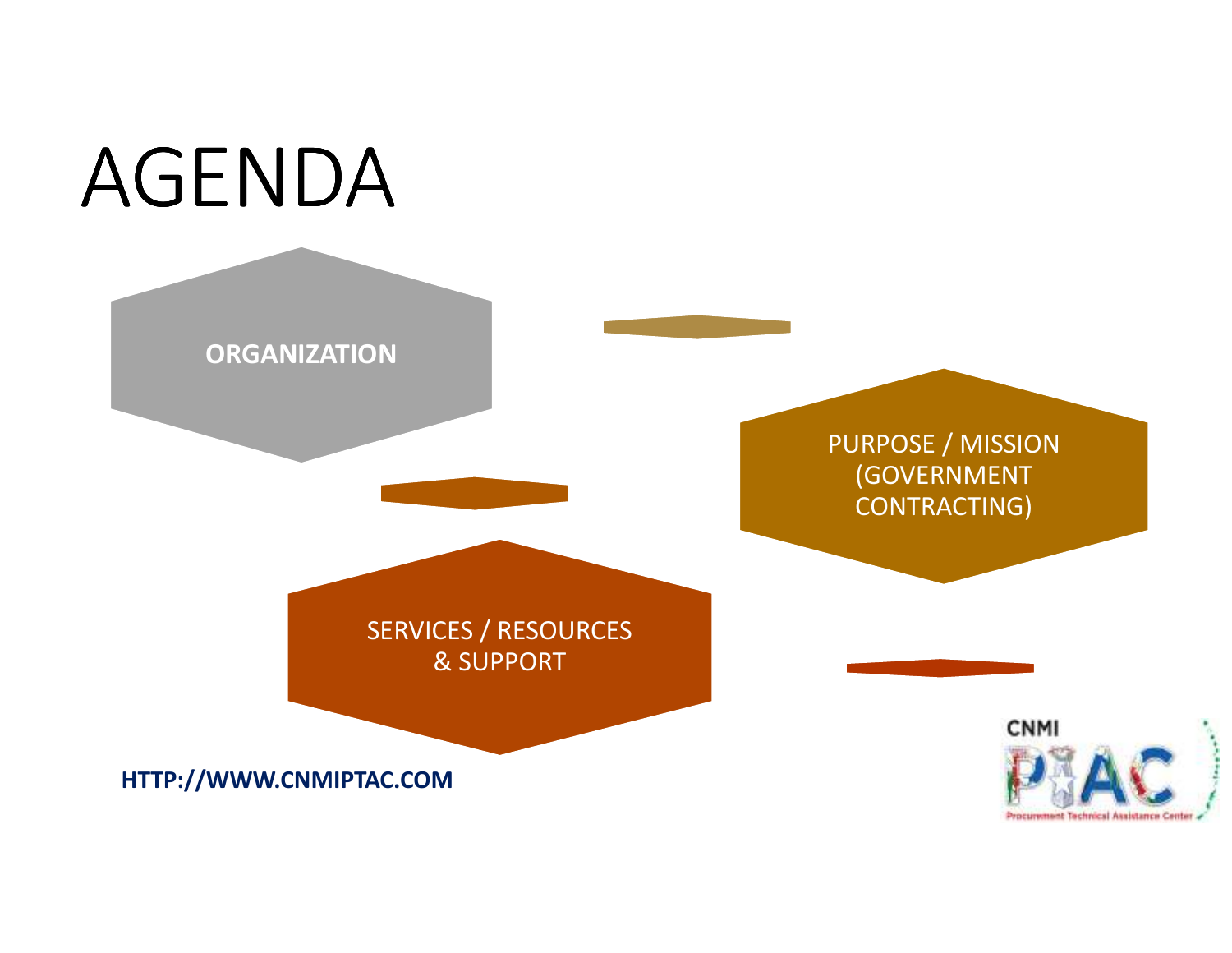

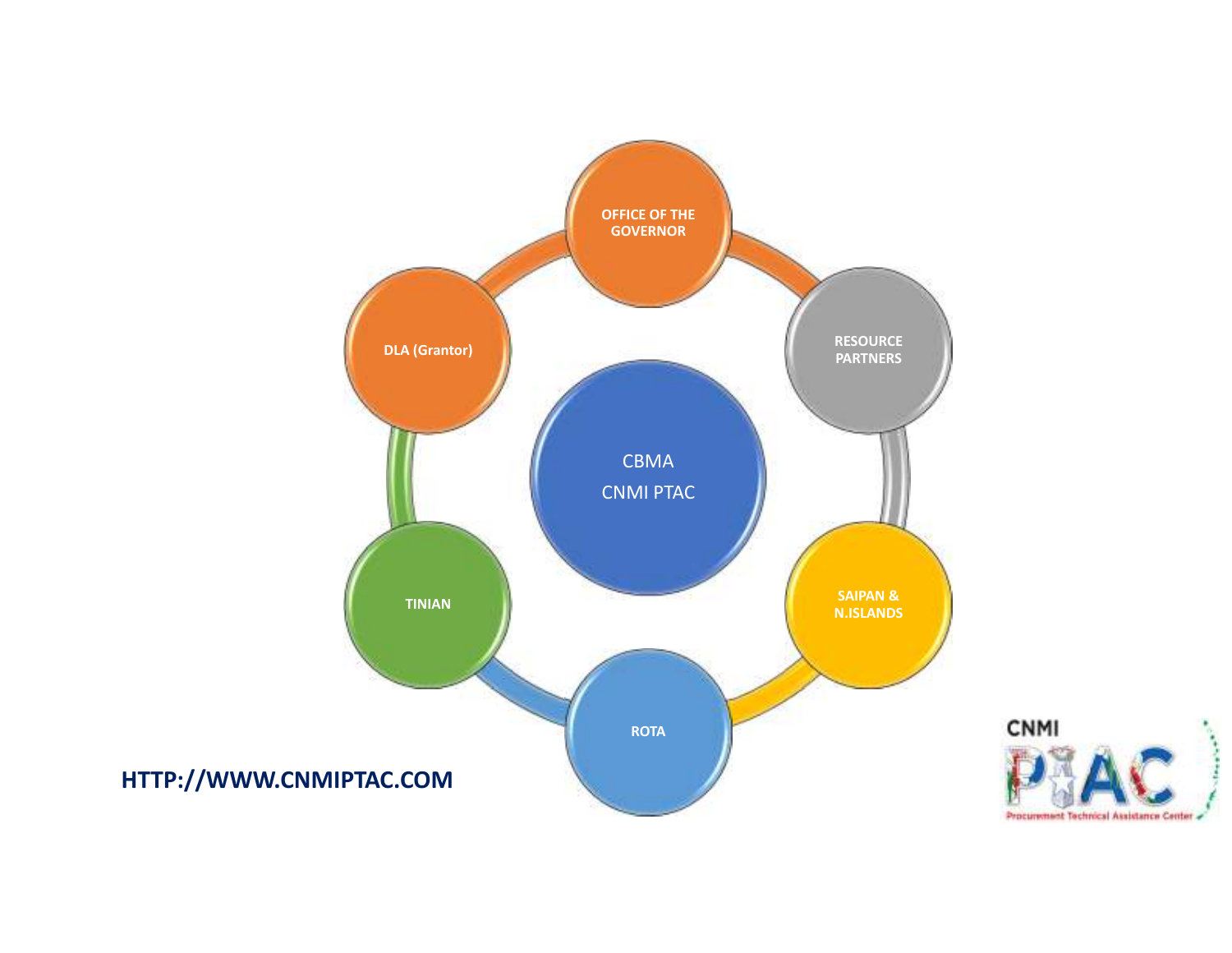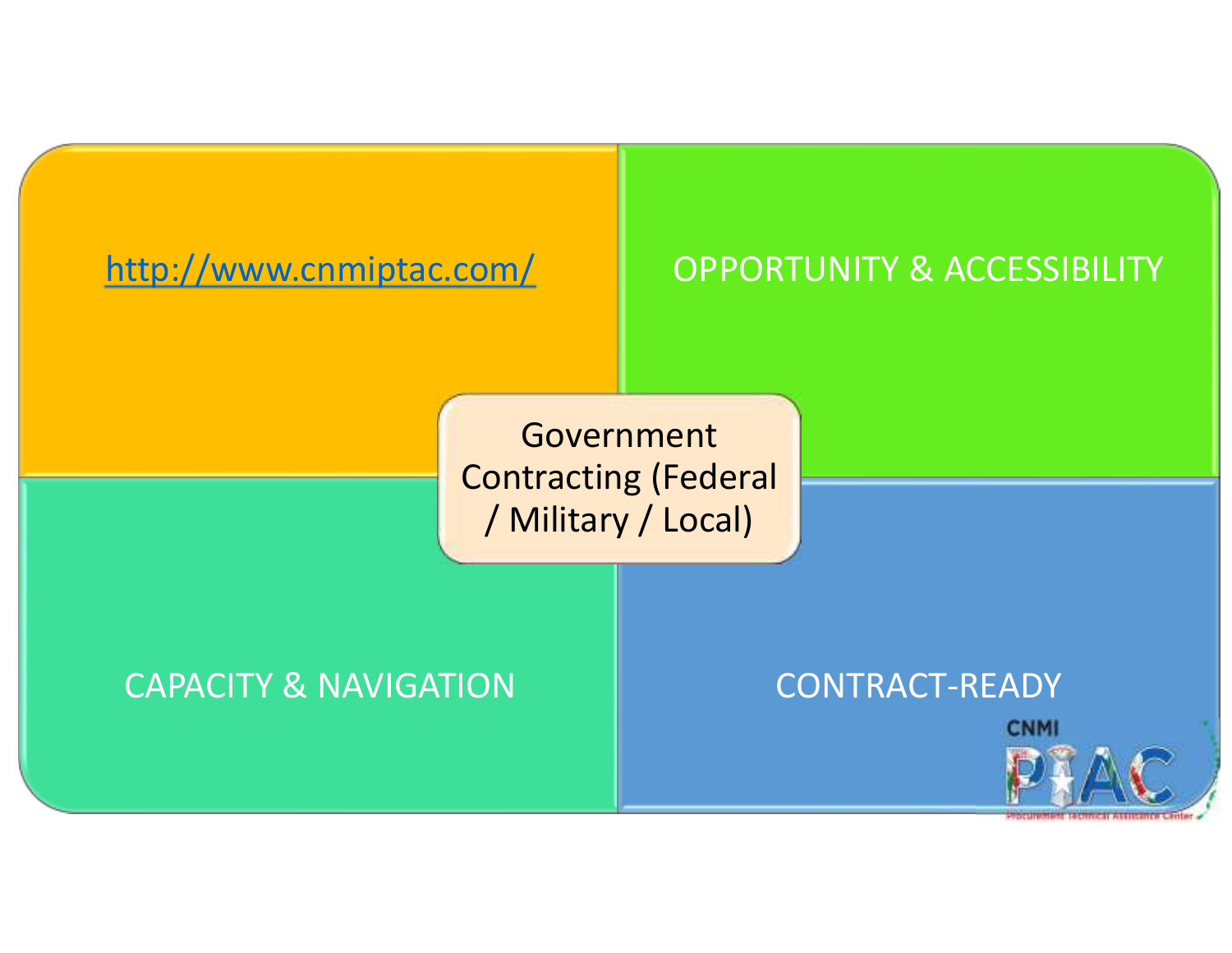# SERVICES



Procurement Technical Assistance Ce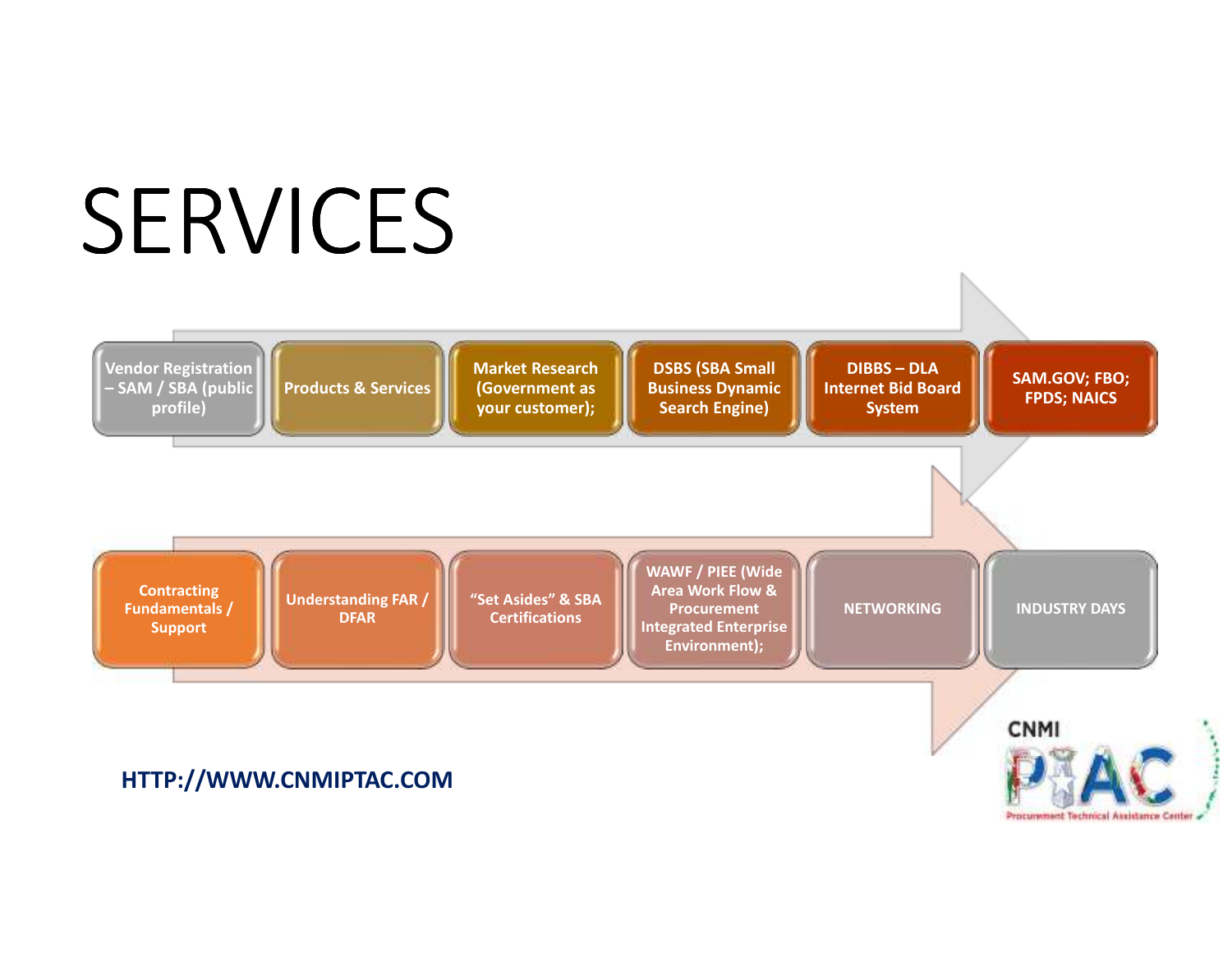### RESOURCE / SUPPORT



**CNMI** Procurrement Technical Akaistance Cerr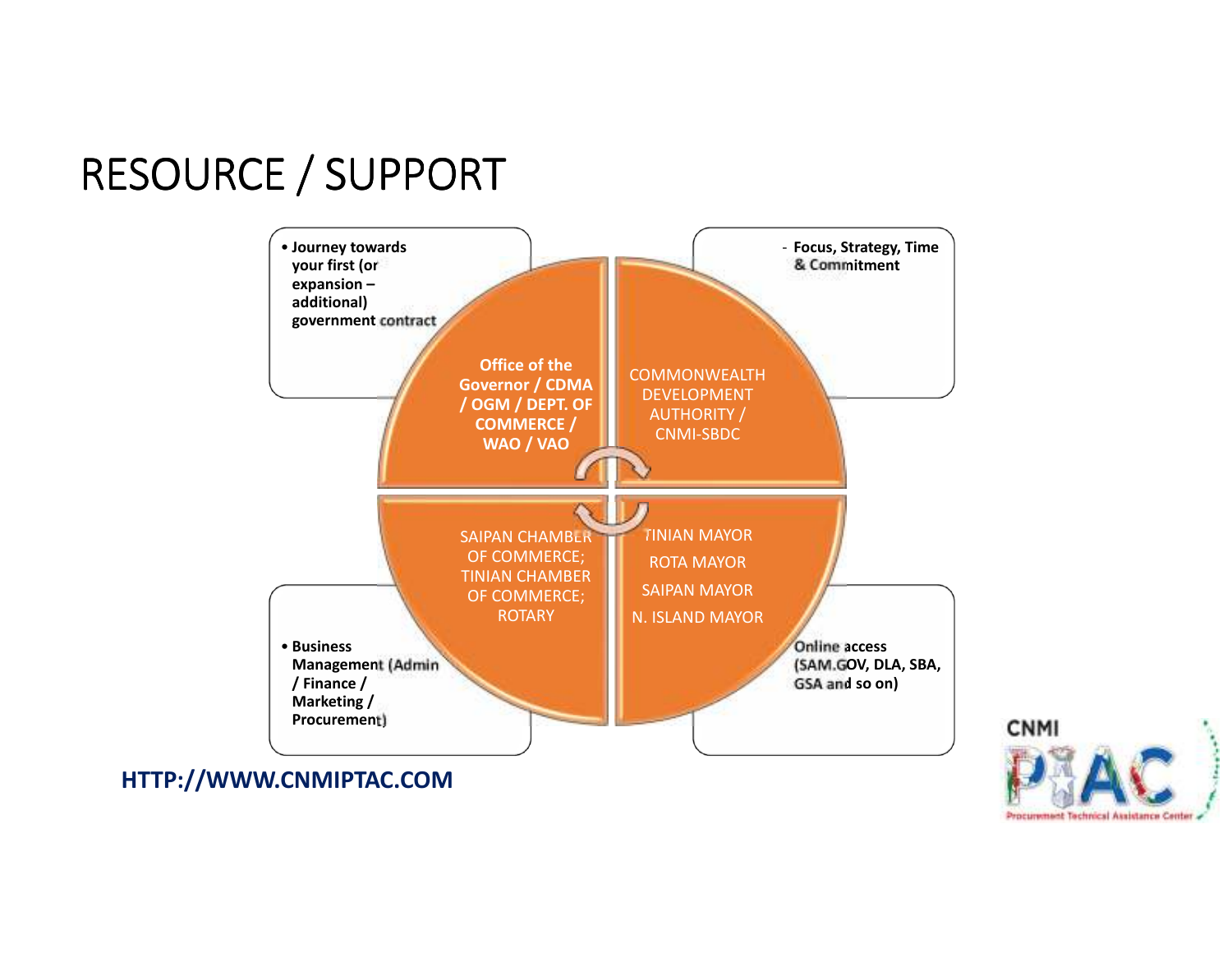### INFORMATION / WEBINARS

PLEASE VISIT OUR WEBSITE FOR MORE INFORMATIONhttp://www.cnmiptac.com/

PLEASE VISIT OUR CNMI E-DIRECT WEBSITE FOR TRAININGS/WEBINAR UPDATEShttps://cnmiptac.ecenterdirect.com/